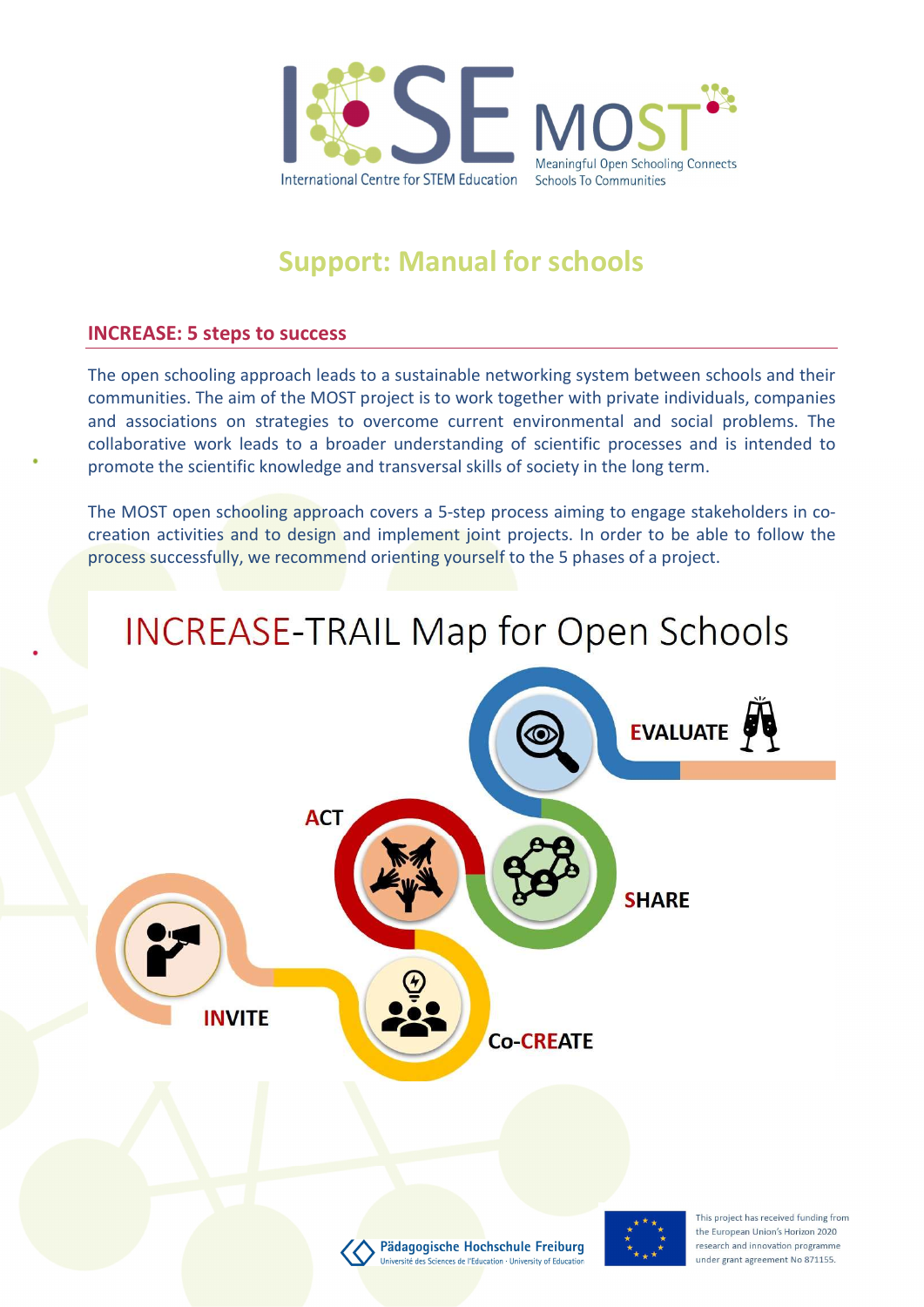

#### INVITE

The project team has already invited a large number of interested stakeholders. As a teacher, you can invite other community members or people relevant to your projects. At a later point in time, after a topic has emerged, your students can also look for other participants. Here are a few tips:

Search for possible partners in the region

 Invitations should be explicit and short, make phone calls, to get into a conversation Invite community members from different areas

### CO-CREATE

 Co-creation enables specialists and experts to cooperate with other groups with whom an exchange normally does not take place.

 Co-creation processes help to find a topic, and similar interests of the participants become visible, from which project groups can be derived.

 A selection of methodological approaches to facilitate the process can be found in the Co-creation Navigator of the WAAG society ccn.waag.org

#### **ACT**

Define the goals – which objects should be achieved with the implementation of the project? Share responsibilities by assigning individual members of the project team a role that suits them Keep in touch – regular project meetings support the exchange

 Set a timeline – a list of milestones helps the students to orientate themselves in the project Develop a hygiene and safety plan – due to the pandemic situation, talk about hygiene and protection in class.

#### **SHARE**

Since this is a school community project, it is advisable to present the completed projects to the community. Various channels can be used for this:

 presentation via poster(s) in school presentation on congregation evenings use the billboard in the school and the community project/school website short video formats local newspaper or radio station



This project has received funding from the European Union's Horizon 2020 research and innovation programme under grant agreement No 871155.